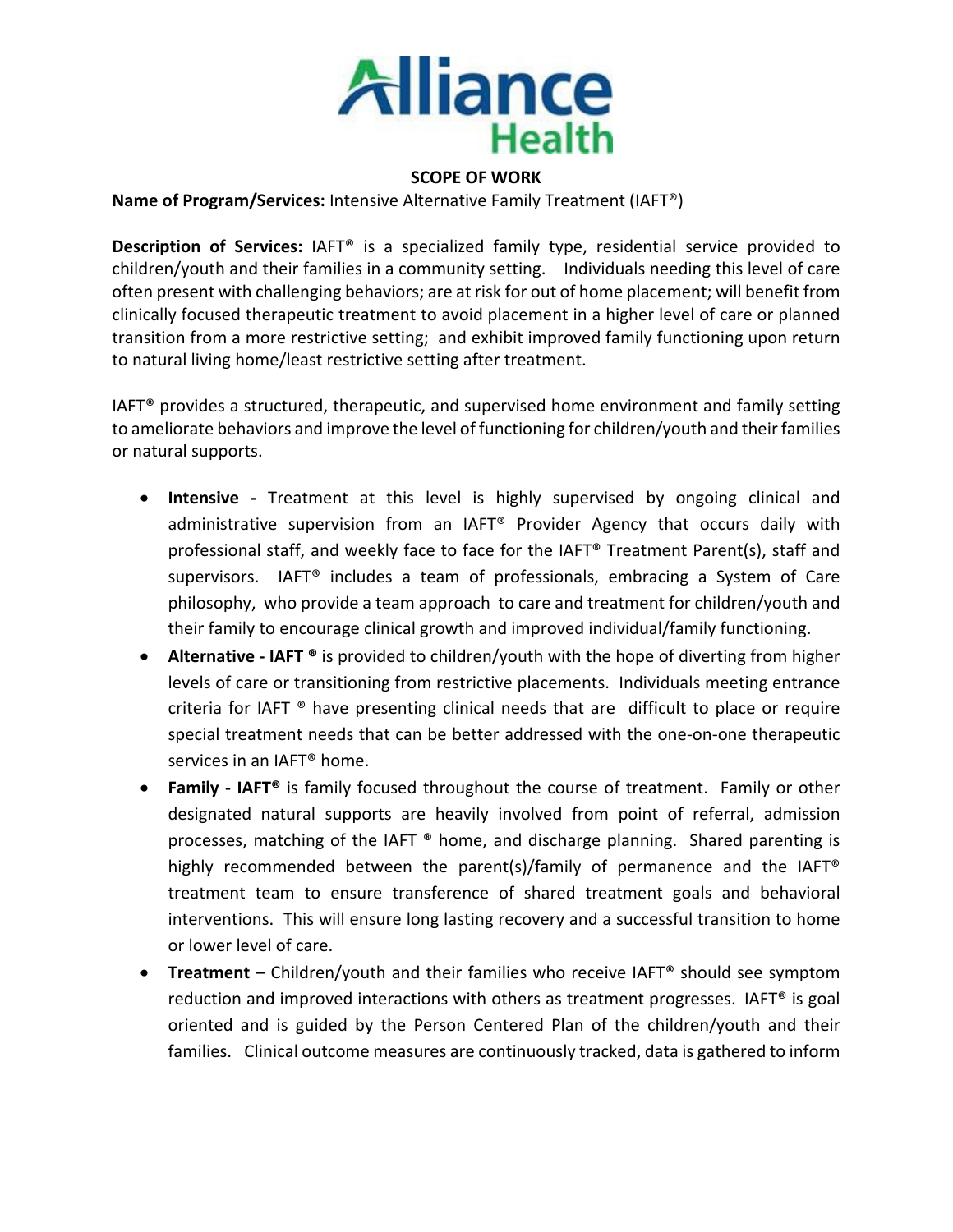ongoing treatment needs and is also followed post discharge to ensure treatment gains are continued following the service. Weekly therapy is provided to the child/youth and/or family, to focus on treatment goals and work to improve functional impairments as documented on the Comprehensive Clinical Assessment and PCP.

**Target Population and Eligibility Criteria:** IAFT® is a specialized family type residential service provided to children/youth (ages 5-20) and their families in a community setting, with a history of two or more of the following which are causing current impairments in functioning:

- Multiple out-of-home placements
- Multiple disruptions of therapeutic foster care placements due to a pattern of behavioral problems
- Inability to maintain TFC placement due to history of behaviors requiring a higher level of supervision than traditional TFC placements can provide
- One or more hospitalizations within the last year
- Chronic pattern of suspensions from school or day programming
- Adoption disruption and/or interruption
- Significant trauma history which manifests in current symptoms and behaviors

**Required Outcomes:** Children/youth and their families who receive IAFT® should see symptom reduction and improved interactions with others as treatment progresses. IAFT® is goal oriented and is guided by the Person Centered Plan (PCP) of the children/youth and their families. Clinical outcome measures are continuously tracked, data is gathered to inform ongoing treatment needs, and is also followed post discharge to ensure treatment gains are continued following the service. Weekly therapy is provided by a licensed/provisionally licensed therapist to the child/youth (and/or family), to focus on treatment goals and work to improve functional impairments as documented on the Comprehensive Clinical Assessment and PCP.

IAFT® can only be provided by a Rapid Resource for Families (RRFF) approved Network provider agency with the oversight of RRFF. Upon receipt of an MCO letter of recommendation an IAFT® Network Provider agency will undergo a credentialing process through RRFF. If approved, the request will go to the RRFF Board for final disposition for acceptance into the Network.

**The (14) elements of IAFT**® are designed to provide intensive therapeutic services/supports to improve the individual's mental/behavioral health and prevent further decompensation once returned to family or lower level of care.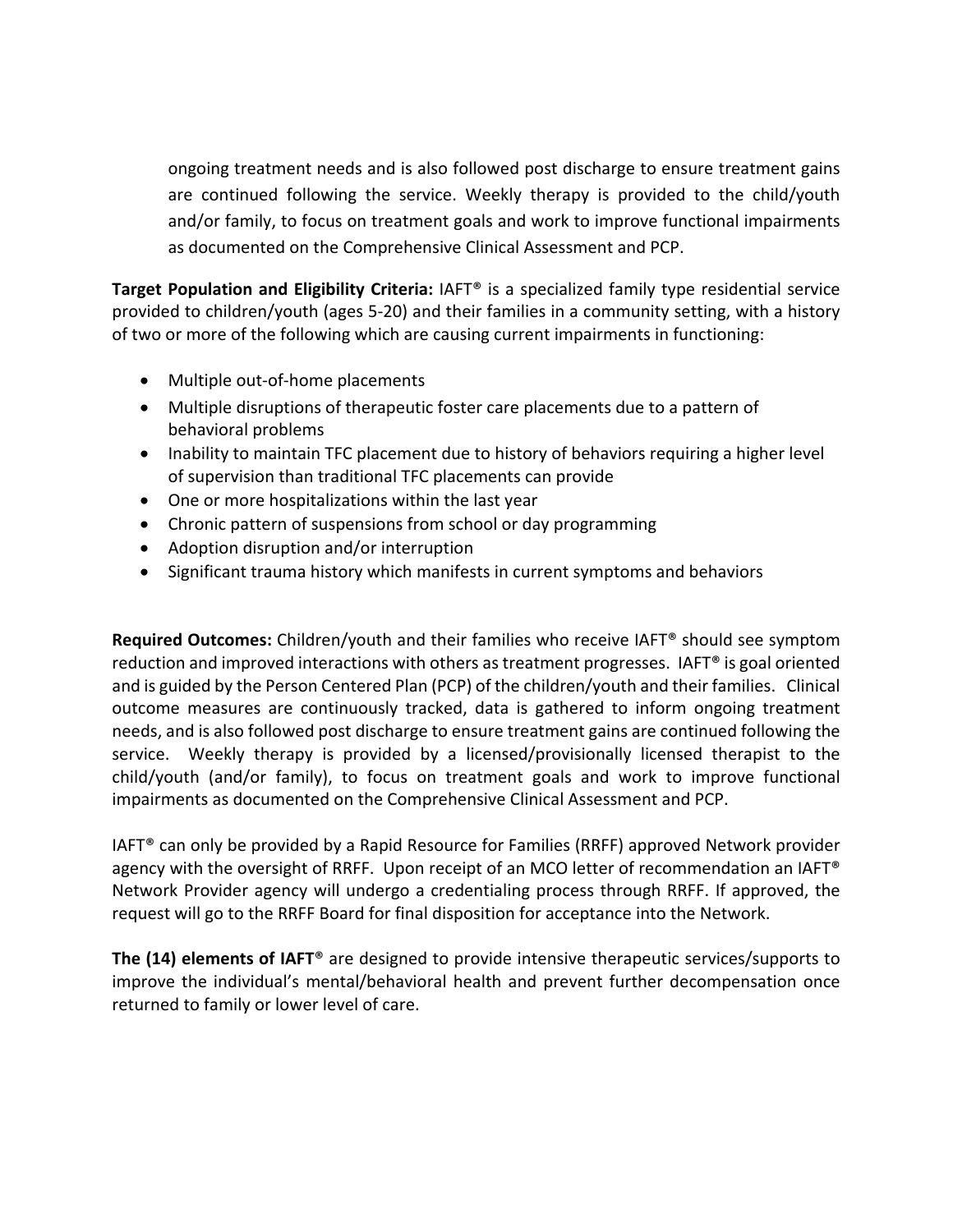**Service Location:** IAFT® is to be provided in a licensed Therapeutic Family Foster home approved by N.C. Department of Health and Human Services, Division of Social Services (Licensing Authority). In addition to remaining in full compliance to the IAFT® Elements, the IAFT® homes will adhere to additional rules and regulations as outlined in applicable therapeutic foster care licensure rules.

**Staffing Requirements:** IAFT® Provider agencies are permitted to establish their own specific team composition and titles for the designated roles.

At a minimum the team roles must consist of:

**•** An IAFT® trained Treatment Parent(s)

• Care Coordinator/Case Manager/Consultant for the IAFT® Treatment Parent(s) and designated caseload (Qualified Professional Status)

• Supervisor for the Care Coordinator/Case Manager

**•** A Licensed Professional, currently licensed in NC (i.e. LPA, LPC, LMFT, LCSW, as well as associate level licensed professionals)

### **Process: IAFT® Practice Elements: Purpose, Application and Fidelity Markers**

Based on available research, these (14) elements have been identified as most crucial to effective services in the IAFT<sup>®</sup> settings. The validity of these practice elements and the synthesis of elements has been evaluated to determine they indeed generate positive impact, and combined delivery achieves better clinical outcomes for consumers and their families/community.

**1. Outcomes measured and evaluated:** Clinical level outcomes for consumers and families, agency process outcomes are completed, tracked in the agency database (CCW) and analyzed for treatment indicators of progression, emerging needs and overall agency fidelity.

Purpose:

- Data driven outcomes are an important structural component of the IAFT® program. Data informed practice ensures treatment is being provided in a manner to rehabilitate and improve functioning and symptomology of consumers/families.
- Outcomes help prove clinical effectiveness of the model as well as show trends and patterns for consumers (population) in which IAFT® is effective and those areas of the model/program that may need to be further evaluated for program improvement.
- Agency Process outcomes (quarterly compliance scores) help ensure fidelity to the IAFT® model and best practices across all IAFT® agencies.

Procedure:

• Staff are trained in the CCW database and remain knowledgeable about outcome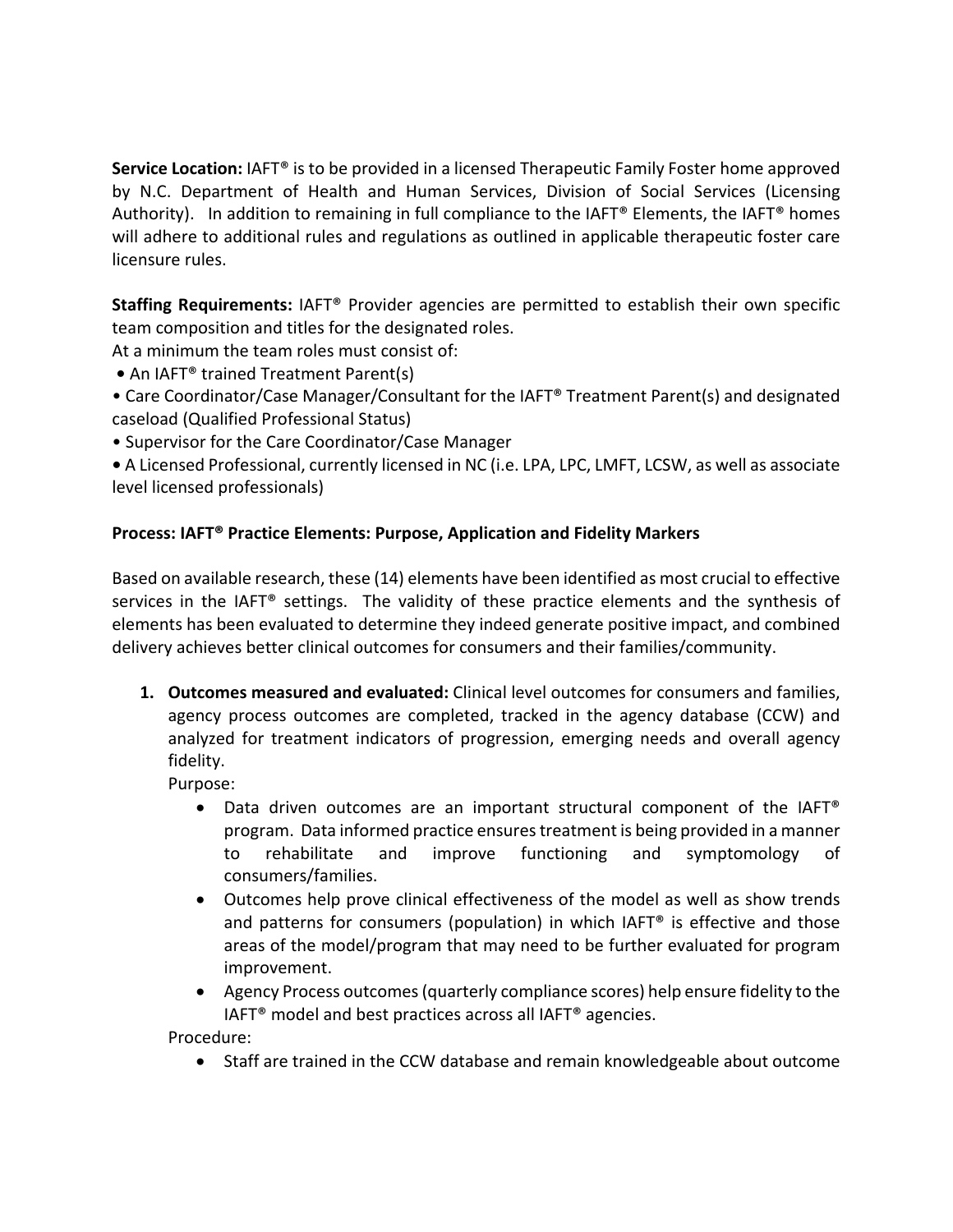metrics.

• Responsible staff complete outcome metrics in a timely manner and on schedule for each IAFT® consumer from admission, fixed points during treatment and upon discharge.

Fidelity Marker:

- All outcome metrics are entered into CCW within (5) business days of occurrence. Timelines and collection tools are followed as indicated in IAFT® Data Collection Protocols.
- Completion, accuracy and timeliness of outcome metrics are monitored during compliance reviews.
- Approved Waiver on file for exemption of Element for clearly stated administrative or technical reasons.

### **2. One (1) IAFT® child per IAFT® treatment family**

Purpose**:** 

• Focused one-on-one interventions and purposeful day to day interaction between the IAFT® consumer and IAFT® Treatment Parent(s) allows for heightened treatment and intensive management of behavior towards rehabilitation of presenting needs.

Procedure:

• Agency staff evaluate IAFT® Treatment Parent(s) for matching of consumer needs, skill level and environmental preferences to allow for treatment success and admission into the home.

Fidelity Marker:

- Placement logs indicating only one child per licensed home.
- Approved Waiver on file for exemption of Element for clearly stated clinical reasons.

### **3. Caseload of 8 to 10 children per family coordinator**

Purpose:

• Limited caseloads allows for deliberate organization of case management and care coordination activities between all Child and Family Team members, involved in the consumer's care to facilitate the appropriate delivery of IAFT® services.

Procedure: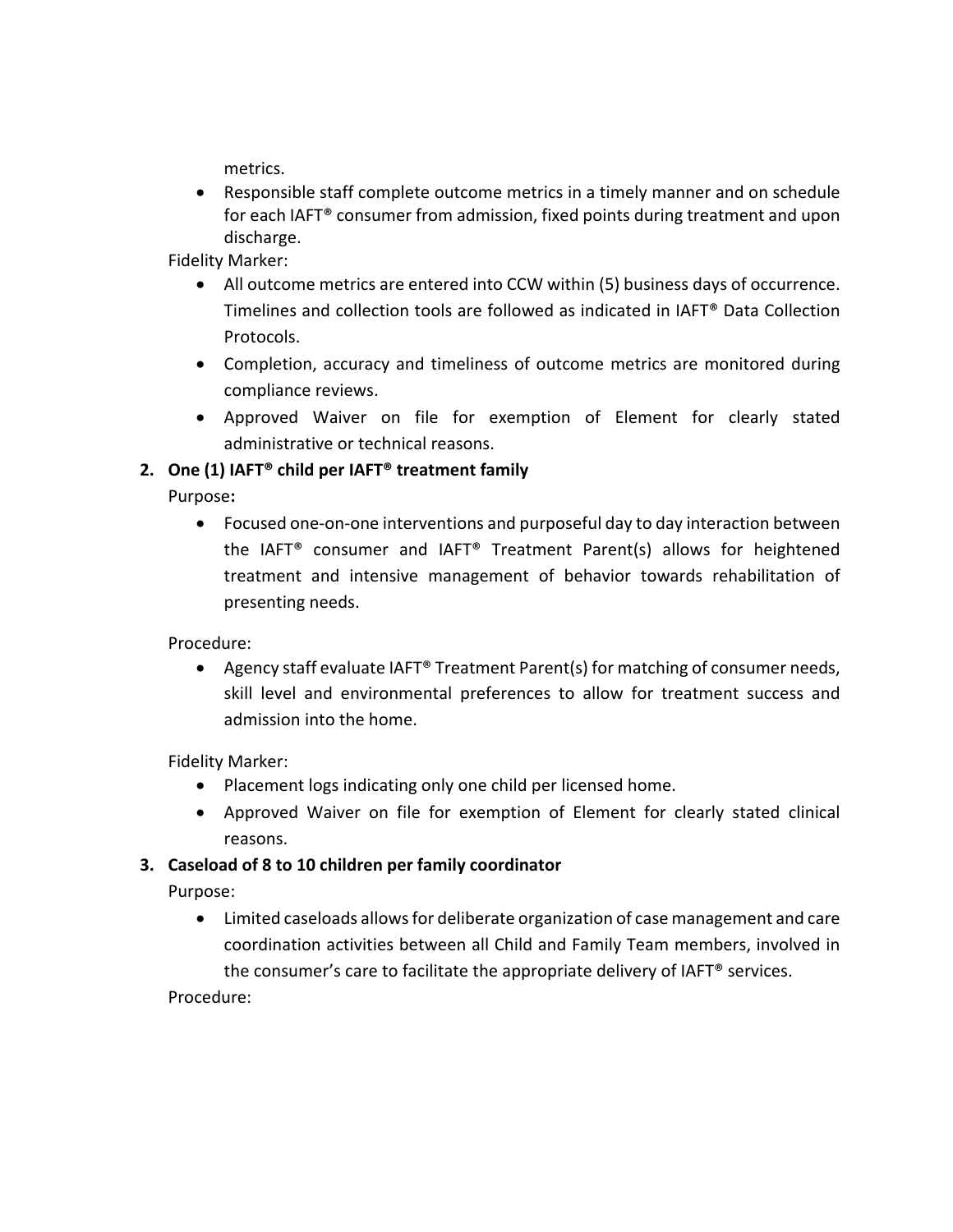• Agency reporting method of identified Coordinator/Case Manager caseload (average 6-8). Cases can be a mixture of TFC and IAFT® cases but cannot exceed the 8-10 maximum.

Fidelity Marker:

- Caseload verification via internal agency form, verbal report or preferred method of demonstration of compliance.
- **4. Behavior tracking:** Daily phone/personal contact (M-F) between IAFT® Treatment Parents and staff with tracking a minimum of 5 times a week with data for all 7 days recorded in the RRFF CCW database.

Purpose:

- Daily contact between staff and IAFT® Treatment Parent(s) enhances level of support, on the spot problem solving and ongoing evaluation of behaviors and interventions.
- Track and discuss frequency of observed target behaviors throughout the day, evaluate effectiveness of IAFT® Treatment Parent intervention and overall stress level of the consumer and IAFT® Treatment Parent.
- Attend to stress level variations of IAFT® Treatment Parent that might indicate additional supervision, training or Respite need. Build and maintain rapport and support of team through increased, purposeful and productive communication.

Procedure:

- Agency will define timelines and methods of daily contact (5) days a week between coordinator and IAFT® Treatment Parent.
- Care Coordinator/Case Manager will provide support, guidance and coaching to the IAFT® Treatment Parent and record data in CCW database.

Fidelity Marker:

- Behavior data, frequency of intervention and overall stress level is entered into the CCW database for each week of treatment (for example, attendance log, parent notes etc.)
- Documented observed behaviors, effectiveness of interventions utilized and overall stress level matches other forms of documentation for treatment clarity and consensus.
- **5. Supervision of IAFT® Treatment Parents**: Weekly face-to-face contact between IAFT® Treatment Parent(s) and staff Purpose: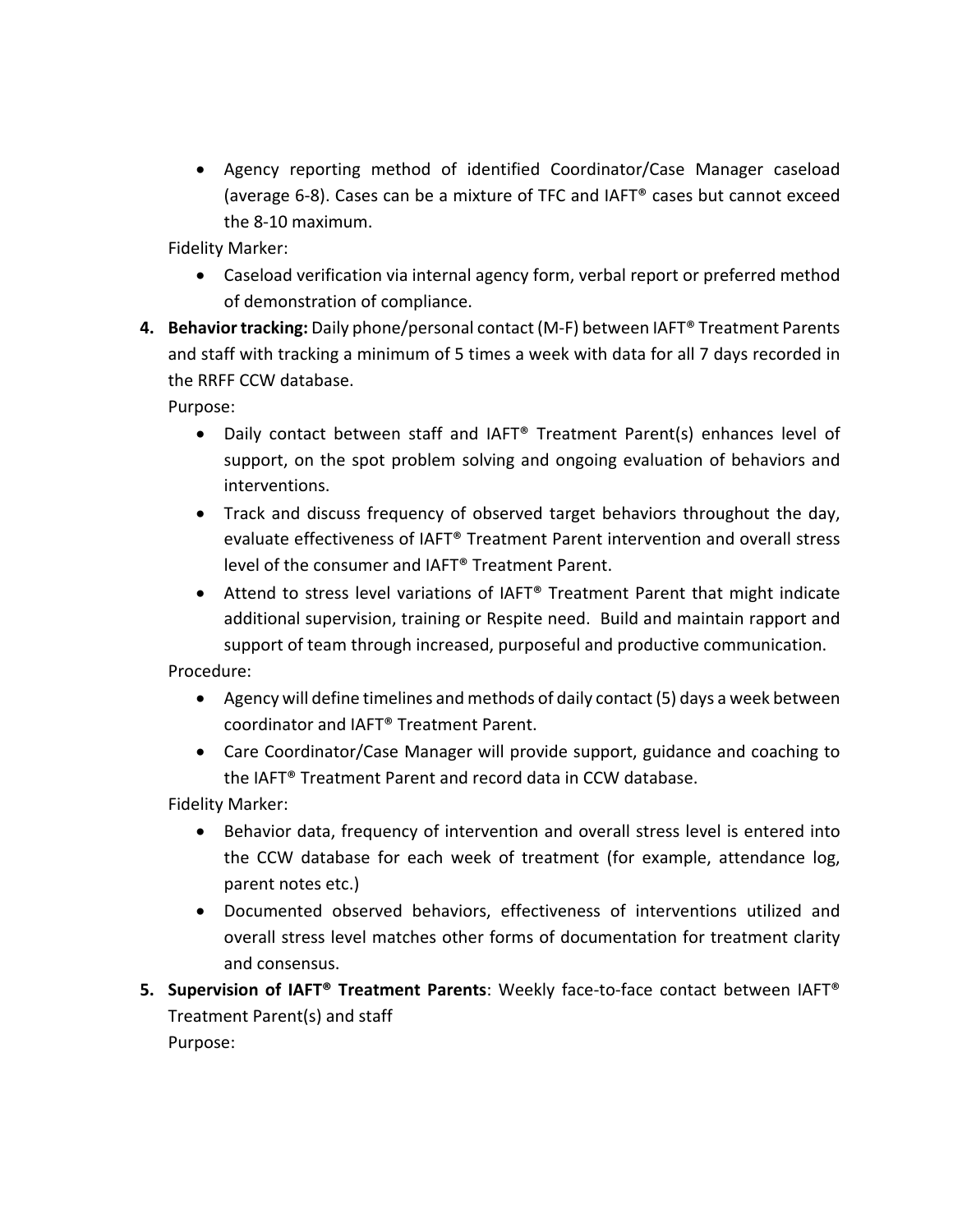- Effective supervision both clinical and administrative is integral to the adherence to IAFT® fidelity.
- As a foundation to the IAFT® treatment model, the purpose of weekly supervision with the IAFT<sup>®</sup> Treatment Parent is the improvement in the quality of practice in order to improve outcomes for children and families.
- Supervision should provide a safe and reliable space to build and maintain mutual trust and respect, reflect on treatment, behaviors and shared decision making.
- Weekly sessions should also include a mixture of one-on-one training regarding a variety of topics to improve IAFT® Treatment Parent skill level and provide individualized treatment for the consumer.

Procedure:

• Documentation note reflective of training areas needed by IAFT® Treatment Parent to address individualized clinical needs of consumer and/or implementation agency model.

Fidelity Marker:

- Documentation of weekly supervision session with designated duration, location and parties present. With 60% occurring face to face in the IAFT® home at least one hour in duration each week.
- Concise documentation of session content, identified training needs, recommendations and follow up.
- **6. Supervision of IAFT® staff**: Weekly face-to-face contact between IAFT® staff and supervisors.

Purpose:

- Effective group/team supervision both clinical and administrative is integral to the adherence to IAFT<sup>®</sup> fidelity. Equally important is the teamwork and communication among team members.
- A designated time is provided for the team to review current IAFT® caseload.

Procedure:

• Supervision that is focused on proactive work being accomplished through review of behavior checklists, clinical supervision regarding IAFT® Treatment Parent interactions with consumer, rating treatment progress, training needs and changes needed in treatment planning.

Fidelity Marker: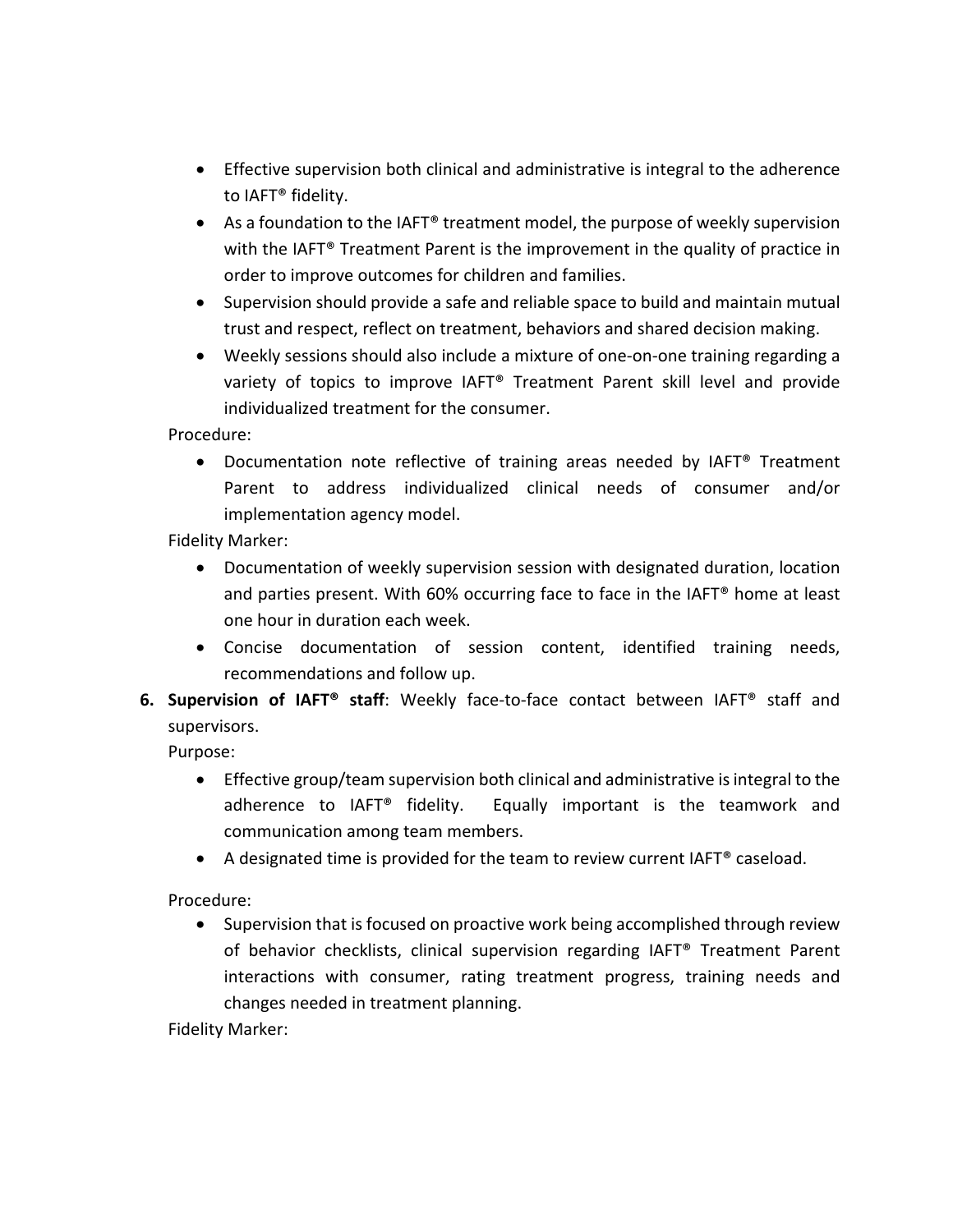• Documentation of weekly supervision with IAFT® team members reflecting review of treatment and consumer needs; IAFT® Treatment Parent training needs; discharge/transition planning; addressing barriers to treatment or Element implementation; recommendations and other issues as identified by team.

### **7. 24/7 crisis support**

Purpose:

- Proactive crisis planning, response and prevention is integral to address challenging behaviors while providing the consumer a safe and supervised opportunity to utilize new skills and coping strategies.
- Crisis supports operate on known predictive behaviors, trauma triggers, past successful interventions and response strategies for the consumer and his/her supports.

Procedure:

- Agency is to have clearly identified 24/7 crisis response protocols and responsible IAFT® trained personnel.
- Consumer Crisis Plan is to be updated as changes are made, new information is learned and identifies roles, responsibility and contacts.

Fidelity Marker:

• Crisis Plan which identifies accurate information, proactive interventions matched to consumer needs and First Responder contacts.

### **8. Psychiatric oversight at a minimum of once every 30 days**

Purpose:

- Clinical oversight by Psychiatric staff to review and coordinate the overall clinical direction of treatment and determine with team members any other needed supports, services or recommendations.
- Team approach to assess therapeutic interventions and supports to achieve consumer/family outcomes and transition planning.

Procedure:

- Agency has internal or contracted Psychiatric staff to conduct oversight at least once every 30 days to discuss IAFT® consumers on caseload.
- Preference is to have consultation provided by a Child and Adolescent Psychiatrist. *Psychiatric Staff with the following classifications must be licensed or certified, as appropriate, according to North Carolina General Statutes and shall practice within the scope of practice defined by the applicable practice board. (Child and*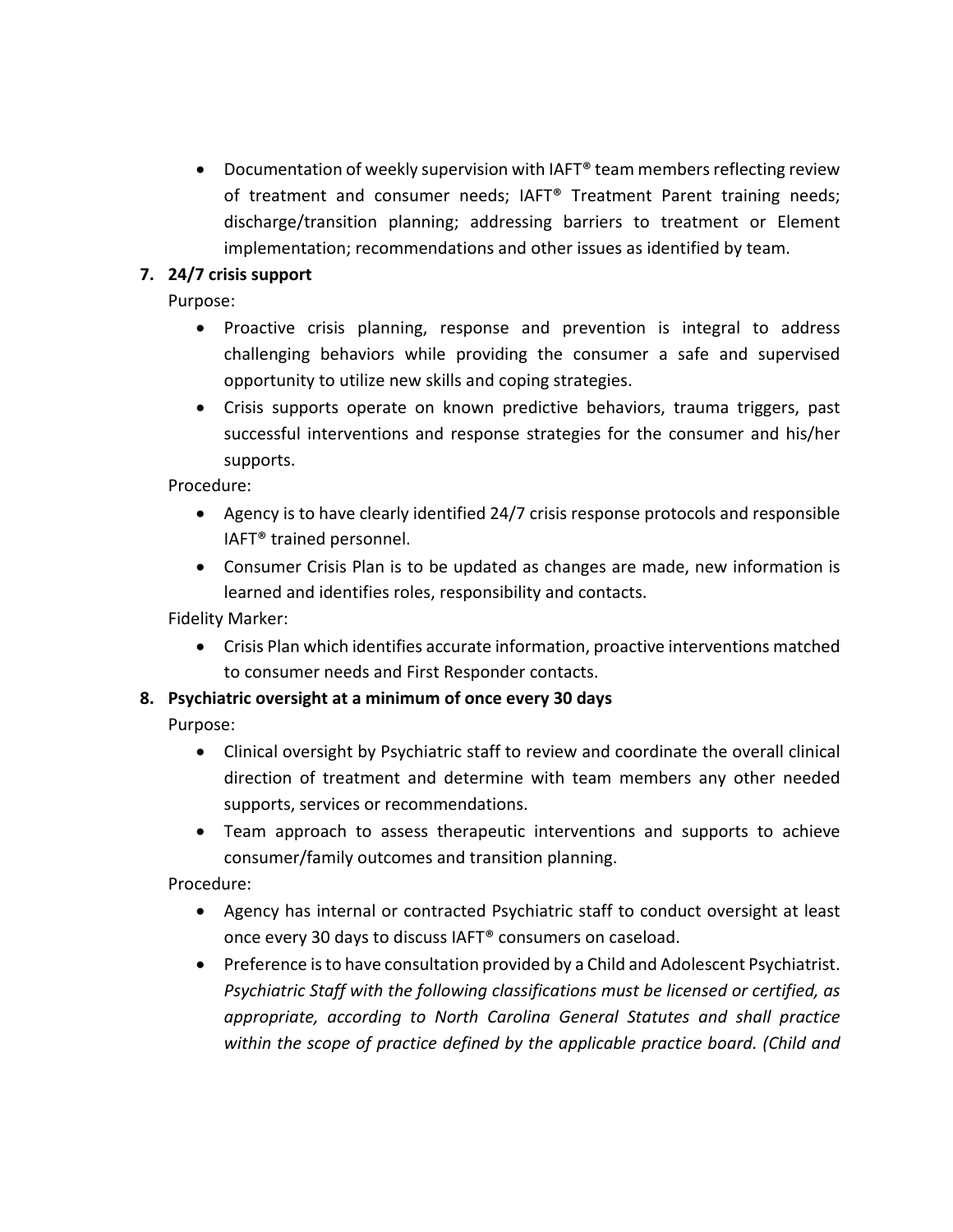*Adolescent Psychiatrist, Psychiatric Nurse Mental Health Nurse Practitioner, Physician Assistant)*

Fidelity Marker:

- Documentation of Oversight every 30 days, concise content of discussion, recommendations and follow ups on a continuous basis.
- **9. Respite available 2 days a month for the IAFT® Treatment Parent and consumer**  Purpose:
	- Planned Respite for the IAFT® Treatment Parent provides a break from the day to day caregiving it is not meant solely for Crisis management of the consumer.
	- Use of respite helps maintain relationships, prevent burnout and potential placement disruption.
	- Respite as a built in program incentive helps the IAFT® Treatment Parent maintain commitment to the service while attending to their own emotional health and leisure needs.

Procedure:

- Agency shall identify and clearly document potential Respite IAFT® trained and licensed parents for the youth. (Examples could include notation in weekly supervision, Respite parents & service identified in PCP)
- IAFT® Treatment Parents should be encouraged to access and use Respite to maintain their functioning and stabilization of the placement as needed or identified during weekly supervision.
- IAFT<sup>®</sup> staff should allow the consumer to meet prospective Respite parent(s) to ensure smooth transition.
- IAFT<sup>®</sup> Respite parents should be provided all current and relevant information on the consumer's daily routine, crisis plan and trauma triggers, potential medical issues.

Fidelity Marker:

- Respite listed as a service along with potential IAFT® Treatment Parents on the Person-Centered Plan or other document to indicate planned and available use. Although respite is highly recommended, it is not required to be utilized.
- Approved Waiver on file for exemption of Element for clearly stated clinical reasons for Respite over 5 consecutive days.

### **10. Access to specialized therapeutic services as indicated and designed for the consumer and their support system**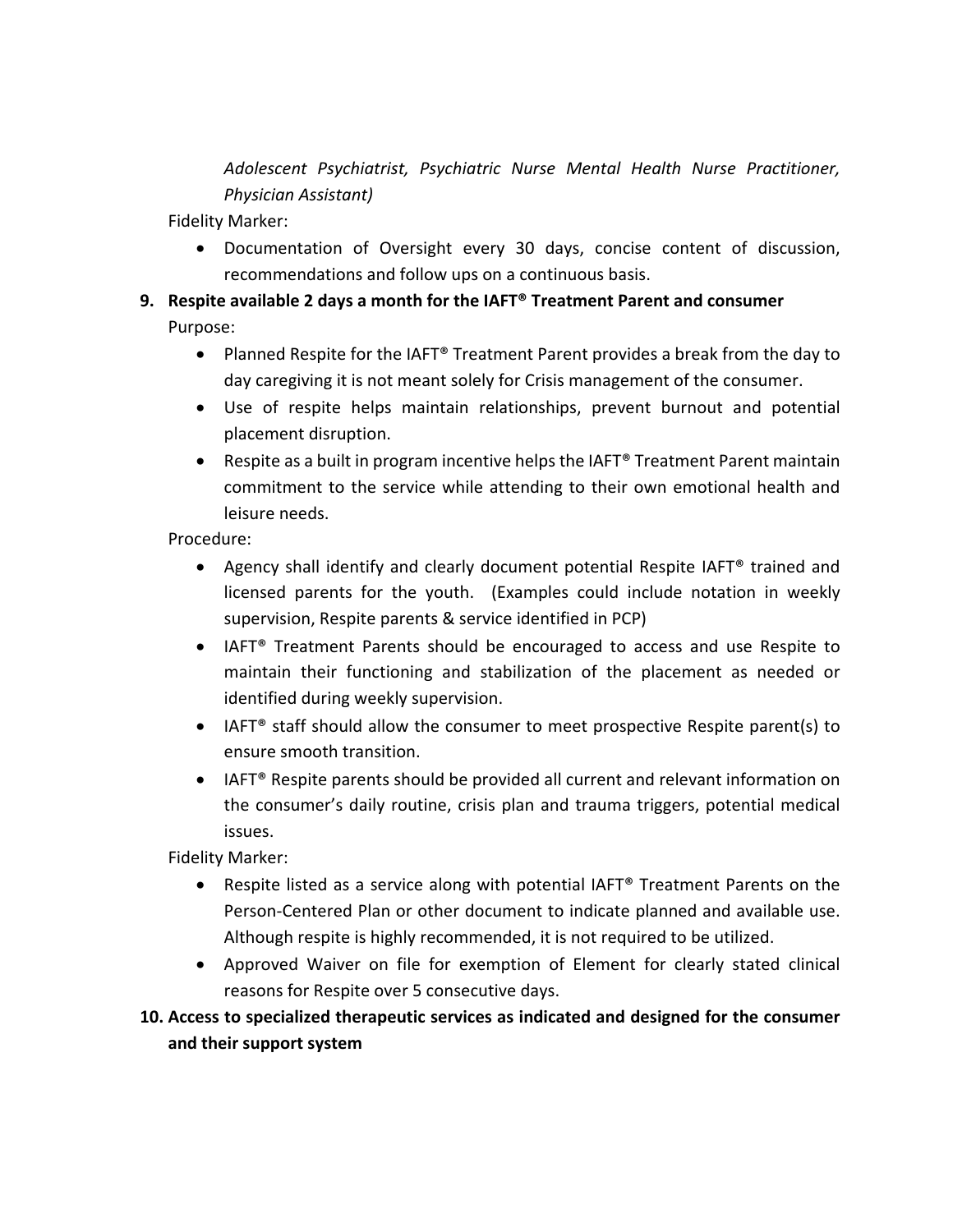Purpose:

- Weekly face to face therapy provided to the individual and/or family members to ensure treatment progress, reduction in presenting needs and support of transition/discharge plans.
- IAFT<sup>®</sup> is an intensive treatment service designed to improve the overall emotional health and functioning of the consumer and their family/support system, therefore it is expected that the IAFT® therapist is internal to the agency and a fully integrated member of the IAFT® team.
- Individualized weekly therapy is provided to or accessed by the consumer and their family for permanence.
- If specialized therapeutic services (i.e. TFCBT, substance use disorder, sexual offending etc.) are recommended or needed and cannot be provided In-House by the Agency then coordination and ongoing treatment collaboration with an external therapist is documented and contractually agreed upon by the IAFT® agency.

Procedure:

- Identified LP (preferred to be In-house) who provides child centered, family focused individual/family therapy as clinically appropriate.
- Therapy should address the defined focus of treatment as documented in most recent CCA and PCP. Therapy should remain strength based and work towards transition to lower level of care or family reunification by skill acquisition and functioning as guided by clinician treatment model or theory utilized.

Fidelity Marker:

- Documentation of weekly therapy for the individual and or family unless contraindicated and supported by clinical documentation.
- Documentation of communication and collaboration with any external specialist as appropriate.

### **11. Proactive, consistent, teaching-oriented behavioral intervention system**

Purpose:

• IAFT® is an EPSDT covered service; therefore behavioral interventions must be in place and utilized by IAFT® staff in a consistent and proactive manner that works to improve or maintain the consumer's behavioral health and prevent development of additional behavioral health problems.

Procedure: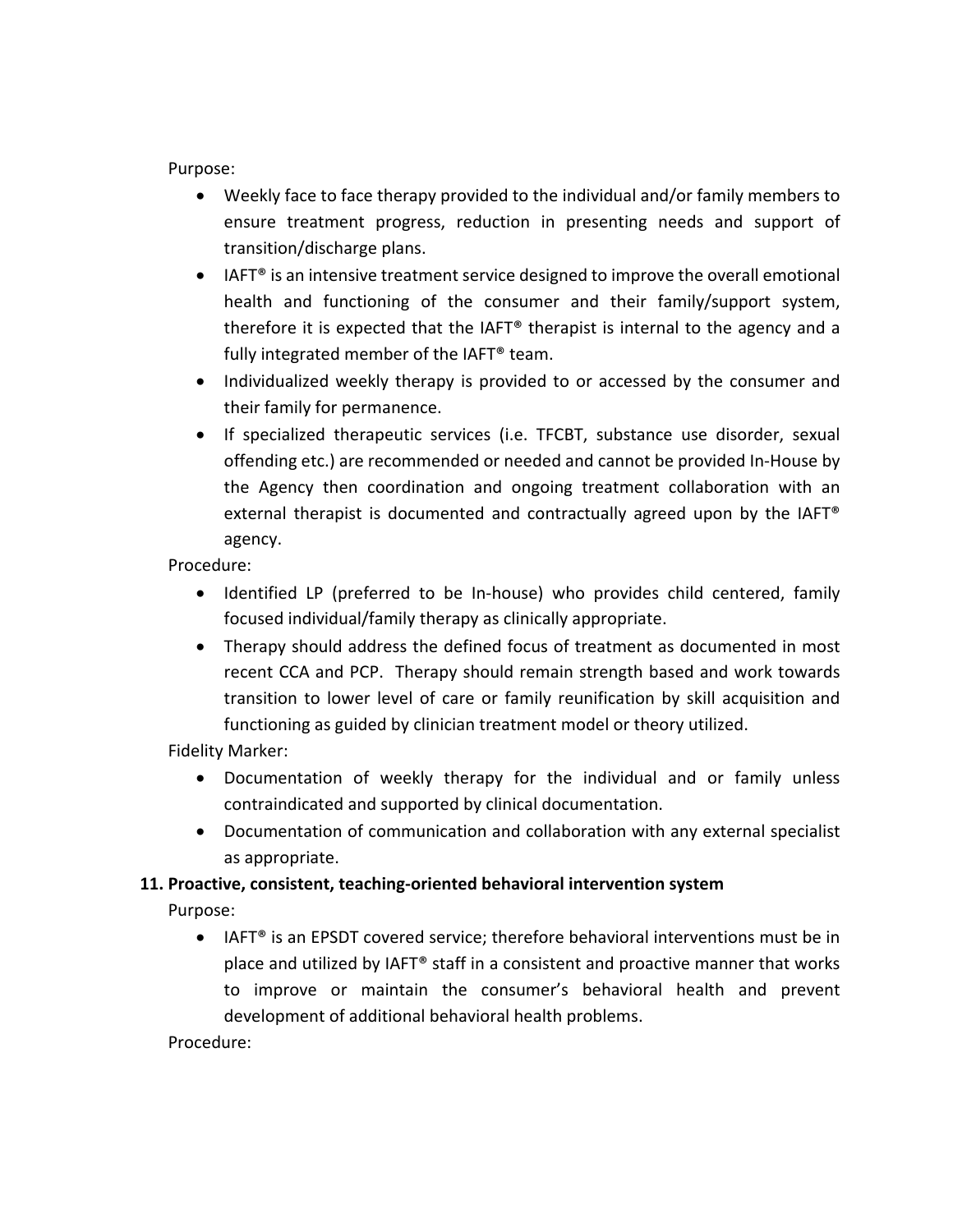- Documentation demonstrates, IAFT® Treatment Parent's and staff's understanding of the model, proactive application of model interventions aimed at improving consumer's functioning and daily interactions with others. Service/Grid notes (use of interventions)
- Weekly supervision/consultation notes show ongoing administrative and clinical supervision for staff
- Weekly Individual/Family therapy notes, PCP interventions, Grid note interventions/key; that addresses skill acquisition, symptom reduction, and changes in functioning and improvement in presenting behaviors.

Fidelity Marker:

• Various documents, adherence tasks, treatment interventions aimed at improving or maintaining consumer's behaviors and functioning level. *(Examples could include but not limited to: Behavior/reward charts; clear & stated expectations regarding rules, consequences and behaviors in all settings).*

## **12. Implementation of one of the four North Carolina approved training models for IAFT® Treatment Parents.**

Purpose:

• Agencies will adopt and utilize a Treatment Parent training model showing some evidence of effectiveness as a training tool or Evidenced Based Practice model for the population served.

Procedure:

• Agency has approved trainers and training curriculum for one of the following: Treatment Foster Care Oregon formerly Multidimensional Treatment Foster Care, Pressley Ridge, Teaching Family or Together Facing the Challenge, verified by the approval letter from NCDSS and demonstration of training for all IAFT® families supported by treatment and integration of model fidelity.

Fidelity Marker:

- Training certificates in the model with contact hours in personnel files.
- Tenets of the chosen model are demonstrated in a variety of documentation, treatment interventions and treatment philosophy utilized within the IAFT® service.

# **13. Weekly documentation inclusive of efforts for parental or family of permanence engagement in IAFT® treatment and/or development of natural supports.**

Purpose: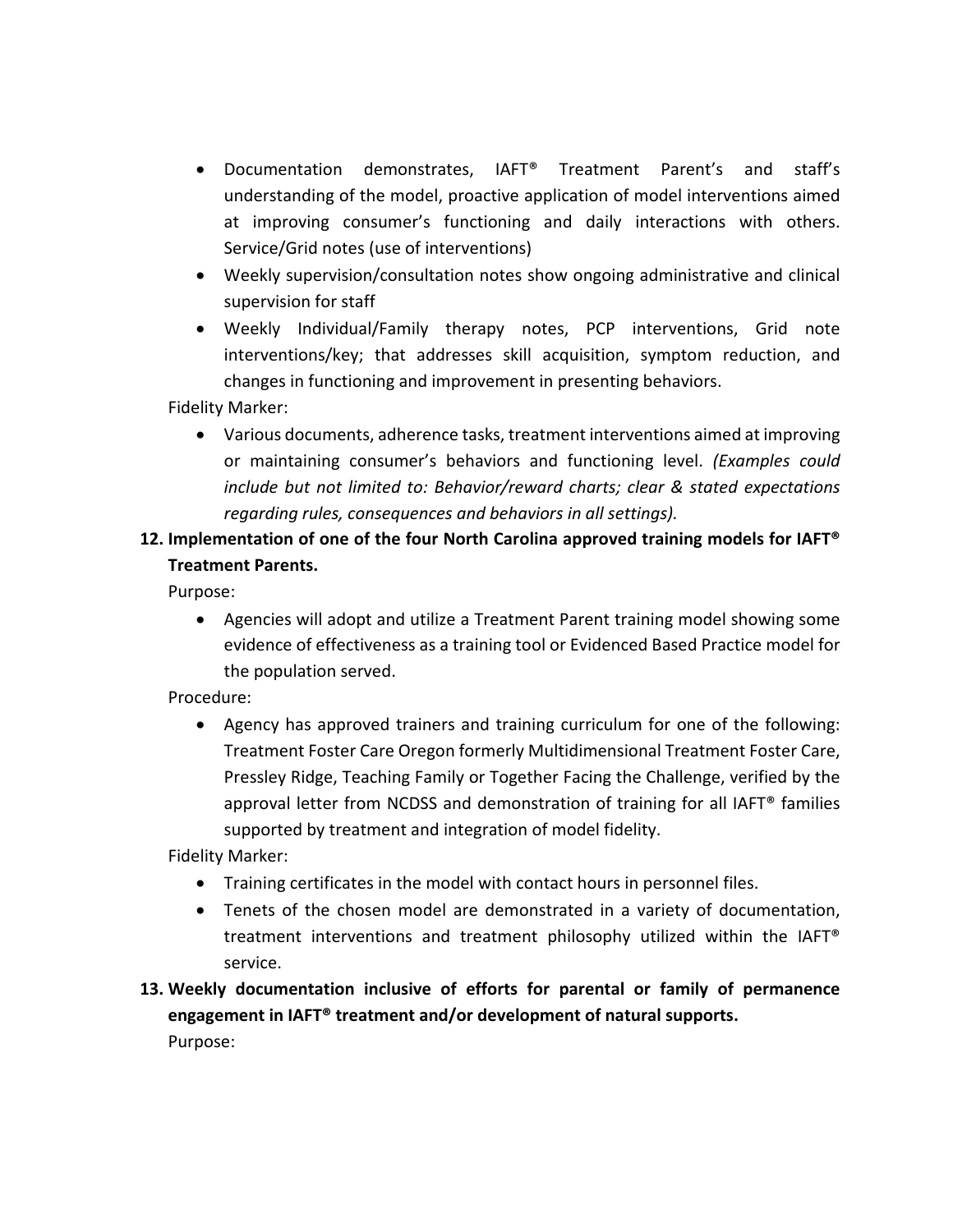- IAFT® is designed to engage, empower, motivate and strengthen family functioning and reintegration of the consumer into the family system upon treatment completion.
- All members of the IAFT® team must embrace a Systems of Care approach that is collaborative, strength based and solution focused. All efforts should empower and motivate families to identify solutions that will remove barriers, increase healthy functioning and build protective capacity for the consumer.
- For those consumers without an identified involved family IAFT<sup>®</sup> is designed to develop and strengthen community connections based on natural supports for the consumer.

*• If consumer is in custody of local Department of Social Services or lacks natural supports: IAFT® Provider agency and Child and Family Team works diligently to locate, build, sustain in creative means potential forms of community mentors or natural supports that could participate in consumer's plan of treatment, recovery and transition to next level of care.* 

### Procedure:

- On a weekly basis, Agency documents and addresses family/parent and natural supports engagement, shared parenting and decision making and ongoing solutions to improve system functioning.
- Agency documents any barriers to meeting this element as well as ongoing efforts to reduce barriers.

Fidelity Marker:

- Clear, concise documentation of weekly efforts and results of engagement of family and/or natural supports for the consumer.
- Documented follow up on recommendations to identify, remove or reduce barriers to element.

### **14. Integration of Model Fidelity**

Purpose:

• All activities converge to support compliance with IAFT<sup>®</sup> Elements throughout treatment interactions, documentation and consumer outcomes.

Procedure:

• Agencies adherence to all practice Elements and general Best Practice standards are evident in totality of service provision and documentation.

Fidelity Marker: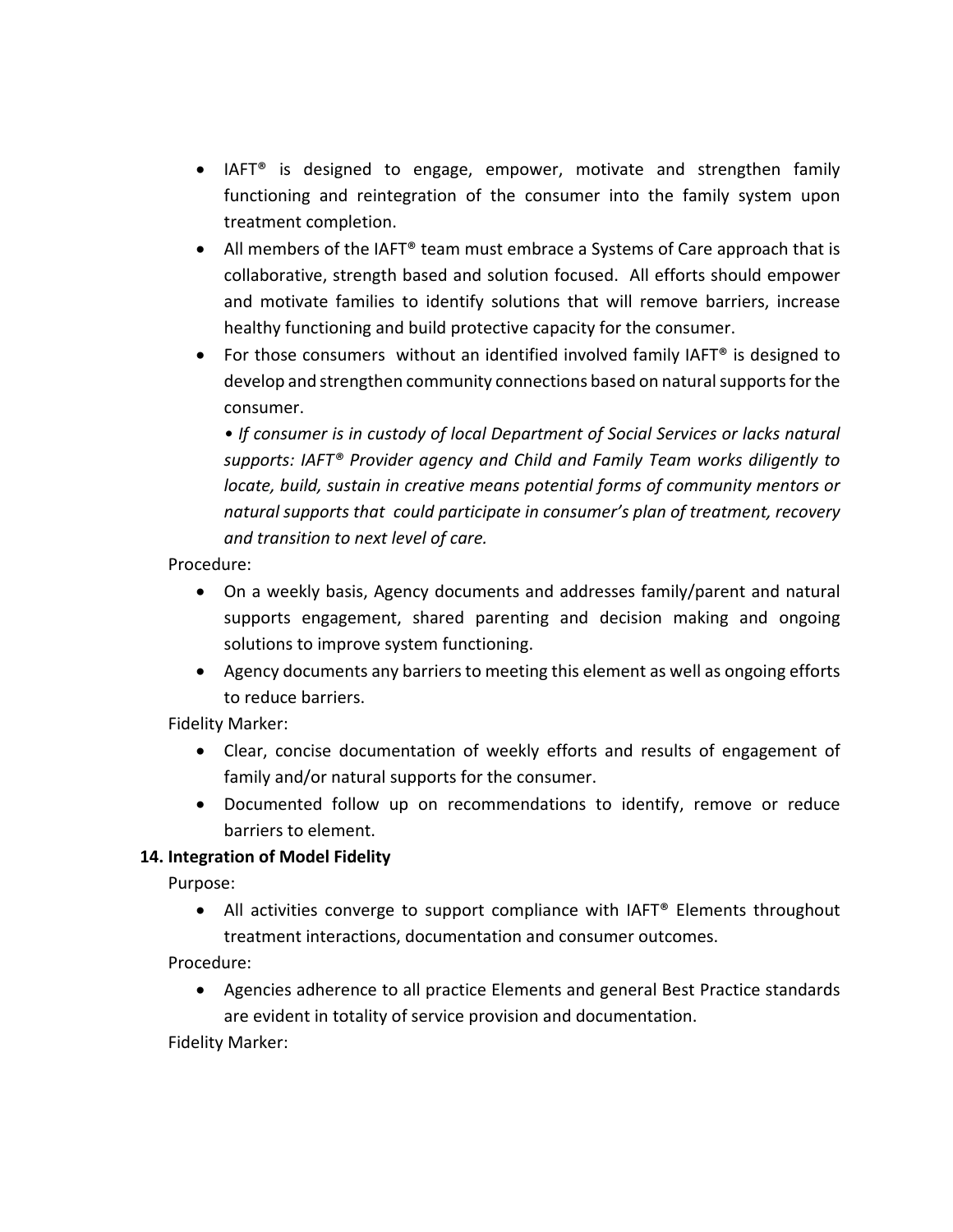• Agency compliance will be assessed during scheduled Compliance Reviews.

#### **Data Collection Protocol and Outcome Measures:**

The following timelines for IAFT® consumer data collection Elements are to be completed and entered into the CCW Database prior to admission, at intake, during treatment (i.e. daily & 3 month intervals), at discharge, and at 3-6 month follow up after discharge date. In addition is the selected outcome assessment measures for the IAFT® program.

| <b>Element/Measure</b>                                                              | <b>Purpose</b>                                                                                                                                                                                                                                                                                                                                                                                                                     | <b>Responsible</b>                              | <b>Timeline</b>                                                                                                                | Location w/in<br><b>CCW</b>                                                                                          |
|-------------------------------------------------------------------------------------|------------------------------------------------------------------------------------------------------------------------------------------------------------------------------------------------------------------------------------------------------------------------------------------------------------------------------------------------------------------------------------------------------------------------------------|-------------------------------------------------|--------------------------------------------------------------------------------------------------------------------------------|----------------------------------------------------------------------------------------------------------------------|
|                                                                                     |                                                                                                                                                                                                                                                                                                                                                                                                                                    | Party<br>Referral                               | -Prior to admission                                                                                                            |                                                                                                                      |
| Referral/Intake<br>Screen/Form                                                      | Capture and report consumer's<br>intake and referral<br>information, including<br>demographic and background<br>clinical information supporting<br>IAFT <sup>®</sup> admission criteria.                                                                                                                                                                                                                                           | Source/Professional<br>IAFT <sup>®</sup> Agency | -Updated for accuracy<br>upon admission<br>-Medication and Diagnoses<br>updated throughout<br>treatment as changes occur       | <b>Manager Tools</b><br>-Prior to Admission<br>-Referral Intake                                                      |
| <b>Documents</b>                                                                    | Uploaded copies of current<br>documents to support IAFT®<br><b>Treatment</b><br>PCP: reflecting IAFT*,<br>Respite/Providers,<br>Individualized goals<br>and interventions<br><b>CCA-current</b><br>reflecting diagnoses<br>& treatment<br>recommendations<br><b>Initial Authorization</b><br>from MCO<br>EPSDT: completed,<br>signed and dated<br><b>Crisis Plan: current</b><br><b>Consent Form for</b><br><b>RRFF follow- up</b> | <b>IAFT<sup>®</sup></b> Agency                  | - Within 5 days of<br><b>Admission</b><br>-Updated as needed if<br>major changes or revisions                                  | <b>Manager Tools</b><br>-Upload forms                                                                                |
| <b>Admission Criteria</b><br><b>Checklist</b>                                       | Developed to provide staff<br>with additional information to<br>inform their clinical judgement<br>when evaluating the<br>appropriateness of IAFT®<br>placement and matching with<br>prospective treatment parent.                                                                                                                                                                                                                 | <b>IAFT<sup>®</sup></b> Agency                  | - Within 5 days of<br>admission entered CCW<br>database<br>-Completed upon discharge<br>(under Admission tab)                  | <b>Manager Tools</b><br>-Prior to Admission<br>(admission &<br>discharge)<br>-Admission Criteria<br><b>Checklist</b> |
| <b>CALOCUS</b>                                                                      | Determines the level of<br>intensity of care needed by<br>measuring the clinical severity<br>and service needs of the<br>consumer.                                                                                                                                                                                                                                                                                                 | <b>IAFT<sup>®</sup></b> Agency                  | - Within 5 days of<br><b>Admission</b><br>- Within 5 days of discharge                                                         | <b>Manager Tools</b><br>-Prior to Admission                                                                          |
| <b>Children's Global</b><br><b>Assessment Scale</b><br>$C-GAS$                      | Measures most impaired level<br>of general functioning for a<br>specified time period.                                                                                                                                                                                                                                                                                                                                             | <b>IAFT<sup>®</sup></b> Agency                  | -Within 5 days of admission<br>-Every 3 months during<br>treatment (from date of<br>admission)<br>- Within 5 days of discharge | <b>Manager Tools</b><br>-Admission<br>-Intervals<br>-Discharge                                                       |
| <b>NC-TOPPS</b><br>(IAFT® does not reflect<br><b>MCO</b> reporting<br>requirements) | Measures the quality of SA/MH<br>services and their impact on<br>individual's lives.                                                                                                                                                                                                                                                                                                                                               | <b>IAFT<sup>®</sup></b> Agency                  | -Within 5 days of admission<br>-Within 5 days of discharge                                                                     | <b>Manager Tools</b><br>-Intervals<br>-NC TOPPS update<br>Interview                                                  |
| <b>EPSDT Request</b>                                                                | Prior approval is needed to<br>cover the funding for IAFT®<br>services. Provider Agency is<br>required to complete full<br><b>EPSDT</b> request.                                                                                                                                                                                                                                                                                   | IAFT <sup>®</sup> Agency                        | -Prior to admission: signed<br>and dated<br>-Annually (good for 12<br>months)                                                  | <b>Manager Tools</b><br>-Prior to Admission<br>-Upload Forms                                                         |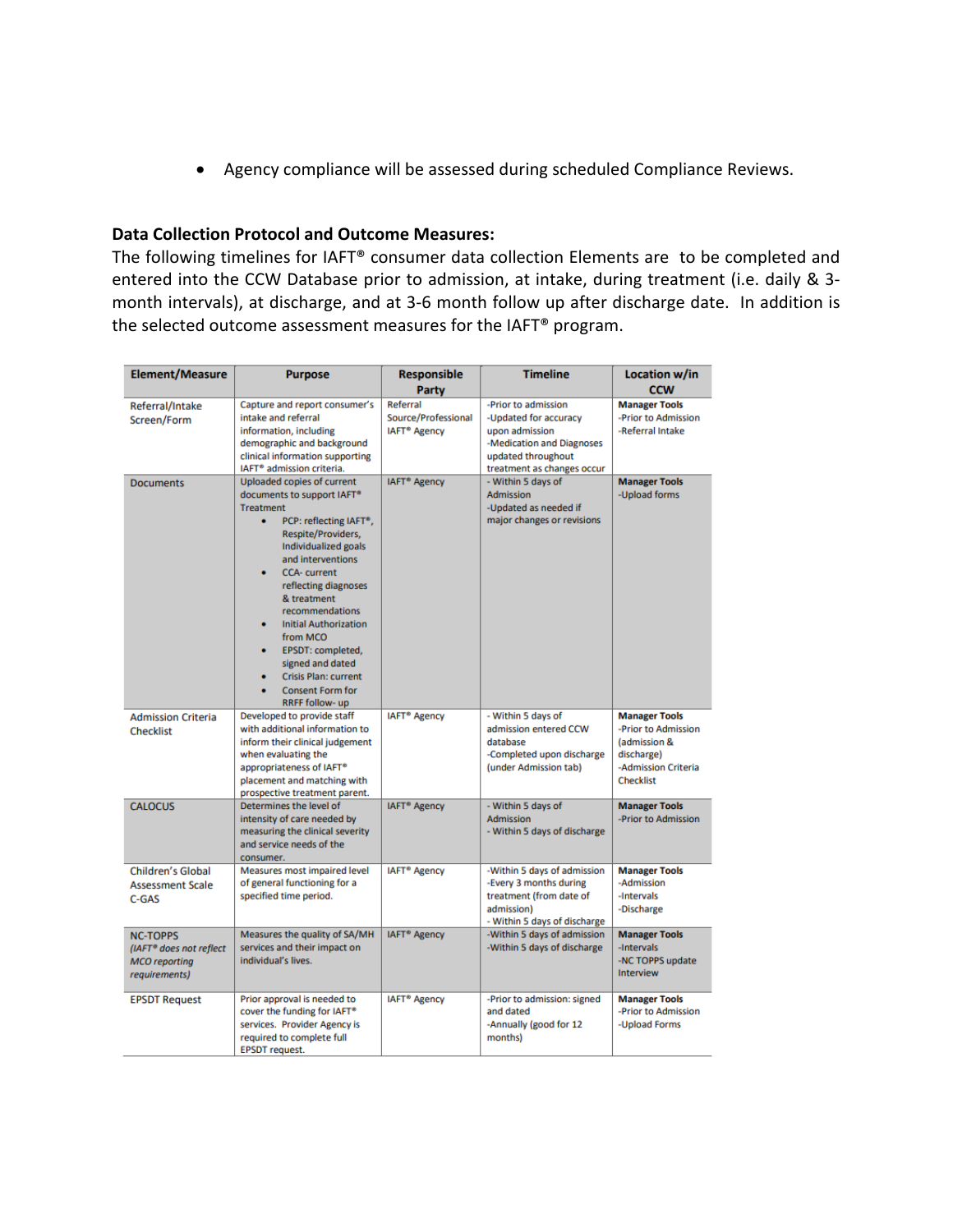| <b>Daily Behavior</b><br><b>Checklist</b>               | To gather and monitor data<br>regarding:<br>a). frequency of problem<br>behaviors and to measure<br>treatment parent's perceived<br>effectiveness and stress<br>b). frequency of youth<br>alternative behaviors and to<br>measure the consumer's<br>perceived effectiveness and<br>stress | <b>IAFT<sup>®</sup></b> Agency | -Completed during daily<br>phone call/personal<br>contact to IAFT® treatment<br>parent                                                     | <b>Manager Tools</b><br>-Intervals<br>-Daily Behavior<br><b>Checklist</b> |
|---------------------------------------------------------|-------------------------------------------------------------------------------------------------------------------------------------------------------------------------------------------------------------------------------------------------------------------------------------------|--------------------------------|--------------------------------------------------------------------------------------------------------------------------------------------|---------------------------------------------------------------------------|
| <b>Attendance</b><br>Calendar                           | <b>Record the location of</b><br>treatment for that day (i.e.,<br>IAFT <sup>®</sup> home, Respite, Hospital,<br>Therapeutic leave, AWOL).                                                                                                                                                 | <b>IAFT<sup>®</sup></b> Agency | -Completed weekly; entire<br>month to be entered by 3rd<br>business day of following<br>month<br>-Ensure validation is done                | <b>Manager Tools</b><br>-Intervals<br>-Attendance<br>Calendar             |
| <b>Discharge Summary</b>                                | To document summary of<br>treatment, placement<br>outcomes. Final CGAS,<br><b>CALOCUS and ROLES score is</b><br>provided.                                                                                                                                                                 | <b>IAFT<sup>®</sup></b> Agency | -Within 5 days of discharge                                                                                                                | <b>Manager Tools</b><br>-Discharge<br>-Discharge<br>Summary               |
| <b>Consent to Release</b><br><b>Contact Information</b> | Developed to obtain<br>parent/legal guardian's<br>consent to release contact<br>information post-discharge.                                                                                                                                                                               | <b>IAFT<sup>®</sup></b> Agency | -Uploaded upon admission<br>-Re-evaluated at discharge<br>(within 5 days) to ensure<br>information is still valid.                         | <b>Manager Tools</b><br>-Discharge<br>-Upload Forms                       |
| <b>MHSIP</b><br>-YSS<br>-YSS-F                          | Measures level of satisfaction<br>of Parent and/or consumer<br>(To be in compliance at least<br>one has to be completed)                                                                                                                                                                  | <b>IAFT<sup>®</sup></b> Agency | -Within 5 days of discharge<br>-If feasible can be<br>completed within last<br>month of planned<br>discharge to ensure data<br>collection. | <b>Manager Tools</b><br>-Discharge<br>-MHSIP                              |
| <b>Treatment Parent</b><br><b>Satisfaction Survey</b>   | Designed to assess the<br>opinions about IAFT treatment<br>delivery by the Network<br>Provider.                                                                                                                                                                                           | <b>RRFF Employee</b>           | -Within 30 days of<br>discharge.                                                                                                           | <b>Manager Tools</b><br>-Discharge                                        |
| <b>Follow- Up Surveys</b>                               | Collects participant outcome<br>data for program quality<br>improvement                                                                                                                                                                                                                   | <b>RRFF Employee</b>           | -3, 6, 9 month and 1 year<br>following discharge with<br>goal of follow up at 2 <sup>nd</sup> and<br>3rd year post discharge               | <b>Manager Tools</b><br>-Discharge                                        |

General guidelines for data collection, entry and administration of outcomes assessments/instruments are as follows:

1. Information entered into CCW Database should be reviewed for accuracy before 'submission' and then routinely upon entry to ensure clean data.

2. Enter all paperwork and assessment scores/results into the database of CCW within 5 days of each data collection interval.

3. Update diagnoses, medications, contact information as changes are made during treatment, or upon clarification upon admission. Updated PCP's, new CCA's uploaded as changes are made is not mandatory but is greatly appreciated.

4. Due to changes to the Comprehensive Crisis Plan being separated from PCP document, please ensure the CCP is uploaded at admission.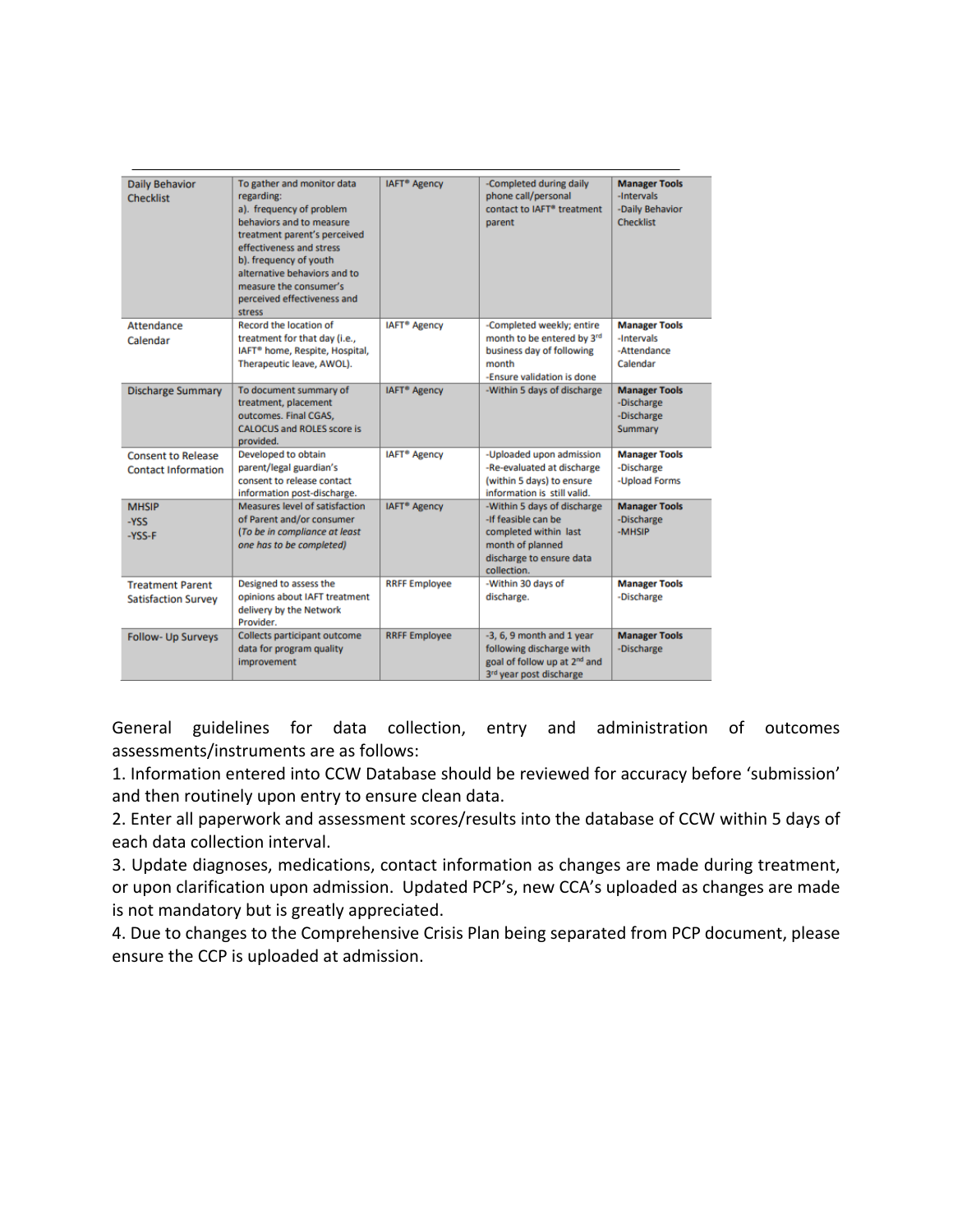### **Utilization Management**

Discharge planning shall begin at admission to the service, to include expected length of stay and potential transitional plan. Update to be required at each subsequent authorization review.

The statewide vendor authorizes admission and conducts concurrent utilization reviews. Utilization review must be conducted a minimum of every 30 days and documented in the service record.

### **Entrance Criteria:**

The consumer is eligible for this service when:

Medically stable but may need significant intervention to comply with medical treatment. AND

The member's identified needs cannot be met with lower level of Residential Care. AND

There is significant clinical evidence to support that the member would benefit from an environment in which he/she is the only child in the home.

AND

- A. There is a mental health or substance use disorder diagnosis (as defined by the DSM-5, or any subsequent editions of this reference material), other than a sole diagnosis of intellectual and developmental disability
- B. Member is between the ages of 5 and 20
- C. Parent/Guardian must be a treatment participant (including CFT meetings)
- D. Based on current comprehensive clinical assessment, this service was indicated and enhanced services (i.e., IIH, MST, FCT, Intercept) and/or lower level of residential (i.e., TFC) have been tried and were ineffective OR member is stepping down from a higher level of care (i.e. Inpatient, PRTF, Residential Level IV, Residential Level III)
- E. History of two or more of the following which are causing current impairments in functioning:
	- a. Multiple out-of-home placements
	- b. Multiple disruptions of therapeutic foster care placements due to a pattern of behavioral problems
	- c. Inability to maintain TFC placement due to history of behaviors requiring a higher level of supervision than traditional TFC placements can provide
	- d. One or more hospitalizations within the last year
	- e. Chronic pattern of suspensions from school or day programming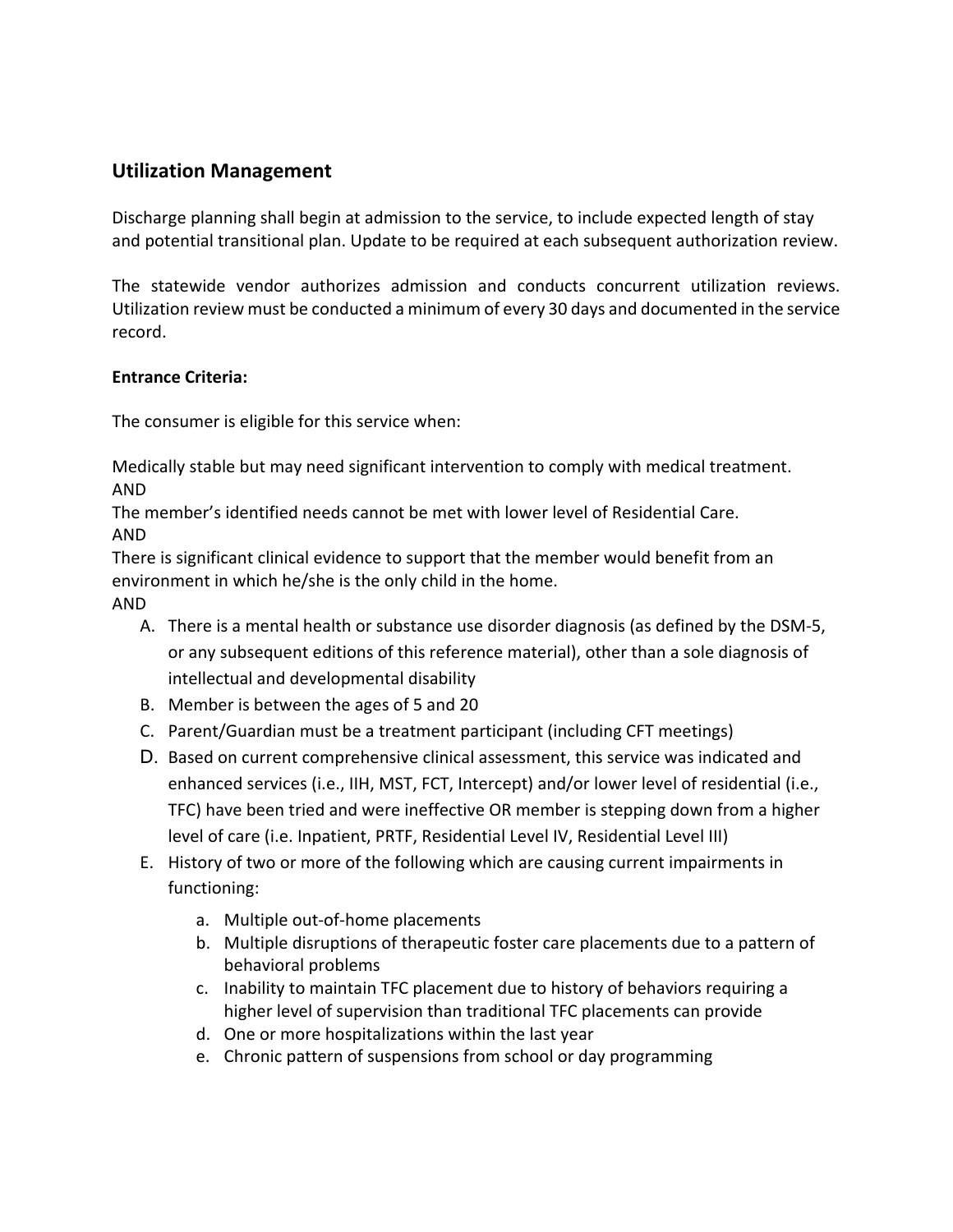- f. Adoption disruption and/or interruption
- F. Significant trauma history which manifests in current symptoms and behaviors
- G. Current psychiatric evaluation (within previous 12 months)
- H. For members identified with or at risk for inappropriate sexual behavior:
	- a. at least one (1) incident of inappropriate sexual behavior and the risk for offending/re-offending is low to moderate; **OR**
	- b. low to moderate risk for sexual victimizing; **OR**
	- c. Deficits that put the community at risk unless specifically treated for sexual aggression problems.

If a, b, or c apply, then a Sex Offender Specific Evaluation (SOSE shall be provided by a trained professional and a level of risk shall be established (low, moderate, high) using the Risk Checklist for Sexual Offenders, the Juvenile Sexual Offender Decision Criteria, and a Checklist for Risk Assessment of Adolescent Sex Offenders.

### **Continued Stay Criteria:**

The desired outcome or level of functioning has not been restored, improved or sustained over the time frame outlined in the member's service plan or the member continues to be at risk for relapse based on history or the tenuous nature of the functional gains or any one of the following apply:

- A. Member has achieved initial service plan goals and additional goals are indicated.
- B. Member is making satisfactory progress toward meeting goals.
- C. Member is making some progress, but the service plan (specific interventions) needs to be modified so that greater gains, which are consistent with the member's pre-morbid level of functioning, are possible or can be achieved.
- D. Member is not making progress; the service plan must be modified to identify more effective interventions.
- E. Member is regressing; the service plan must be modified to identify more effective interventions.

### **Discharge Criteria**

The member shall be discharged from this level of care if any one of the following is true:

A. The level of functioning has improved with respect to the goals outlined in the service plan and the member can reasonably be expected to maintain these gains at a lower level of treatment.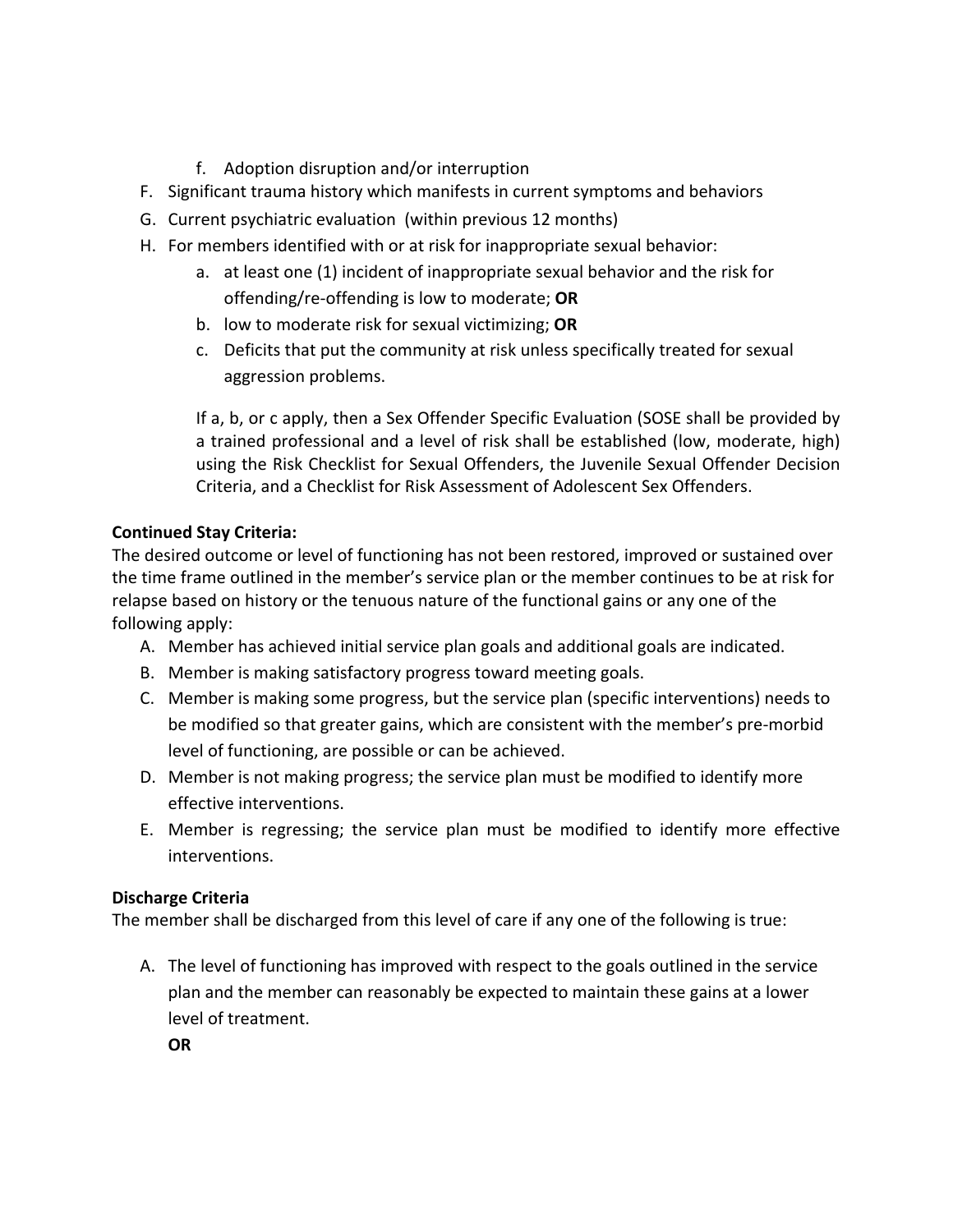- B. The member no longer benefits from service as evidenced by absence of progress toward service plan goals and more appropriate service(s) is available. **OR**
- C. Discharge or step-down services can be considered when in a less restrictive environment, the safety of the member around sexual behavior, and the safety of the community can reasonably be assured.

*\*Note: Any denial, reduction, suspension or termination of services requires notification to the member or legal guardian about their appeal rights.* 

### **Exclusionary Criteria:**

IAFT® Services cannot be provided during the same authorization period as Intensive In-Home Services, FCT, Intercept, MST Services or any closely related enhanced behavioral health treatment that would otherwise duplicate service delivery scope of IAFT®.

Note: Specialty OPT and B3 Individual Respite can be considered on an individualized basis.

### **EPSDT Special Provision: Exception to Policy Limitations for a Medicaid Beneficiary under 21 Years of Age**

### **a. 42 U.S.C. § 1396d(r) [1905(r) of the Social Security Act]**

Early and Periodic Screening, Diagnostic, and Treatment (EPSDT) is a federal Medicaid requirement that requires the state Medicaid agency to cover services, products, or procedures for Medicaid beneficiary under 21 years of age if the service is medically necessary health care to correct or ameliorate a defect, physical or mental illness, or a condition [health problem] identified through a screening examination (includes any evaluation by a physician or other licensed practitioner).

This means EPSDT covers most of the medical or remedial care a child needs to improve or maintain his or her health in the best condition possible, compensate for a health problem, prevent it from worsening, or prevent the development of additional health problems.

Medically necessary services will be provided in the most economic mode, as long as the treatment made available is similarly efficacious to the service requested by the beneficiary's physician, therapist, or other licensed practitioner; the determination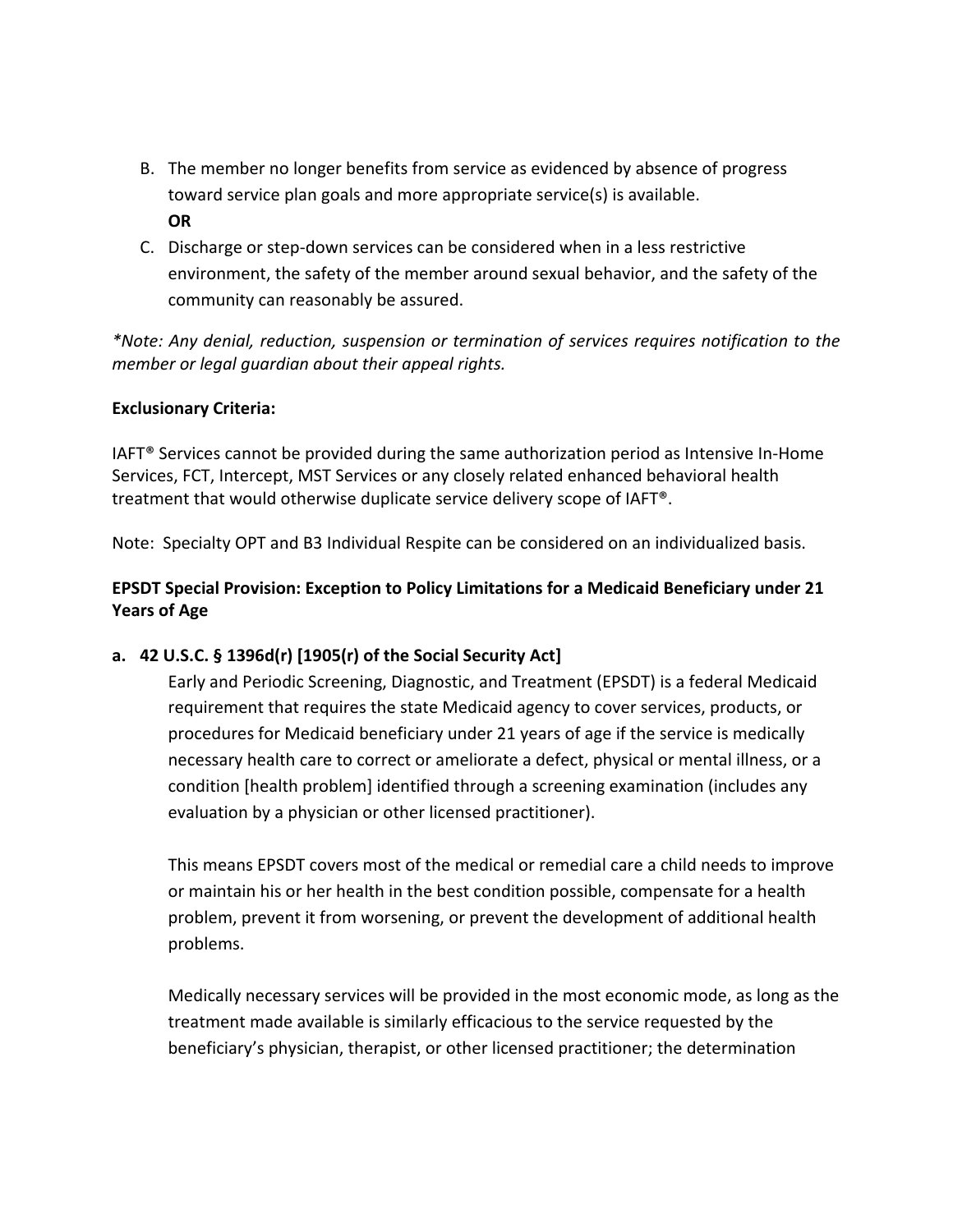process does not delay the delivery of the needed service; and the determination does not limit the beneficiary's right to a free choice of providers.

EPSDT does not require the state Medicaid agency to provide any service, product or procedure: 1. that is unsafe, ineffective, or experimental or investigational.

2. that is not medical in nature or not generally recognized as an accepted method of medical practice or treatment.

Service limitations on scope, amount, duration, frequency, location of service, and other specific criteria described in clinical coverage policies may be exceeded or may not apply as long as the provider's documentation shows that the requested service is medically necessary "to correct or ameliorate a defect, physical or mental illness, or a condition" [health problem]; that is, provider documentation shows how the service, product, or procedure meets all EPSDT criteria, including to correct or improve or maintain the beneficiary's health in the best condition possible, compensate for a health problem, prevent it from worsening, or prevent the development of additional health problems.

### **b. EPSDT and Prior Approval Requirements**

1. If the service, product, or procedure requires prior approval, the fact that the beneficiary is under 21 years of age does NOT eliminate the requirement for prior approval.

2. IMPORTANT ADDITIONAL INFORMATION about EPSDT and prior approval is found in the NCTracks Provider Claims and Billing Assistance Guide, and on the EPSDT provider page. The Web addresses are specified below.

NCTracks Provider Claims and Billing Assistance Guide:

<https://www.nctracks.nc.gov/content/public/providers/providermanuals.html> EPSDT provider page:

<https://medicaid.ncdhhs.gov/>

**Finance: Code S5145 22 HA is to be billed via Alpha**